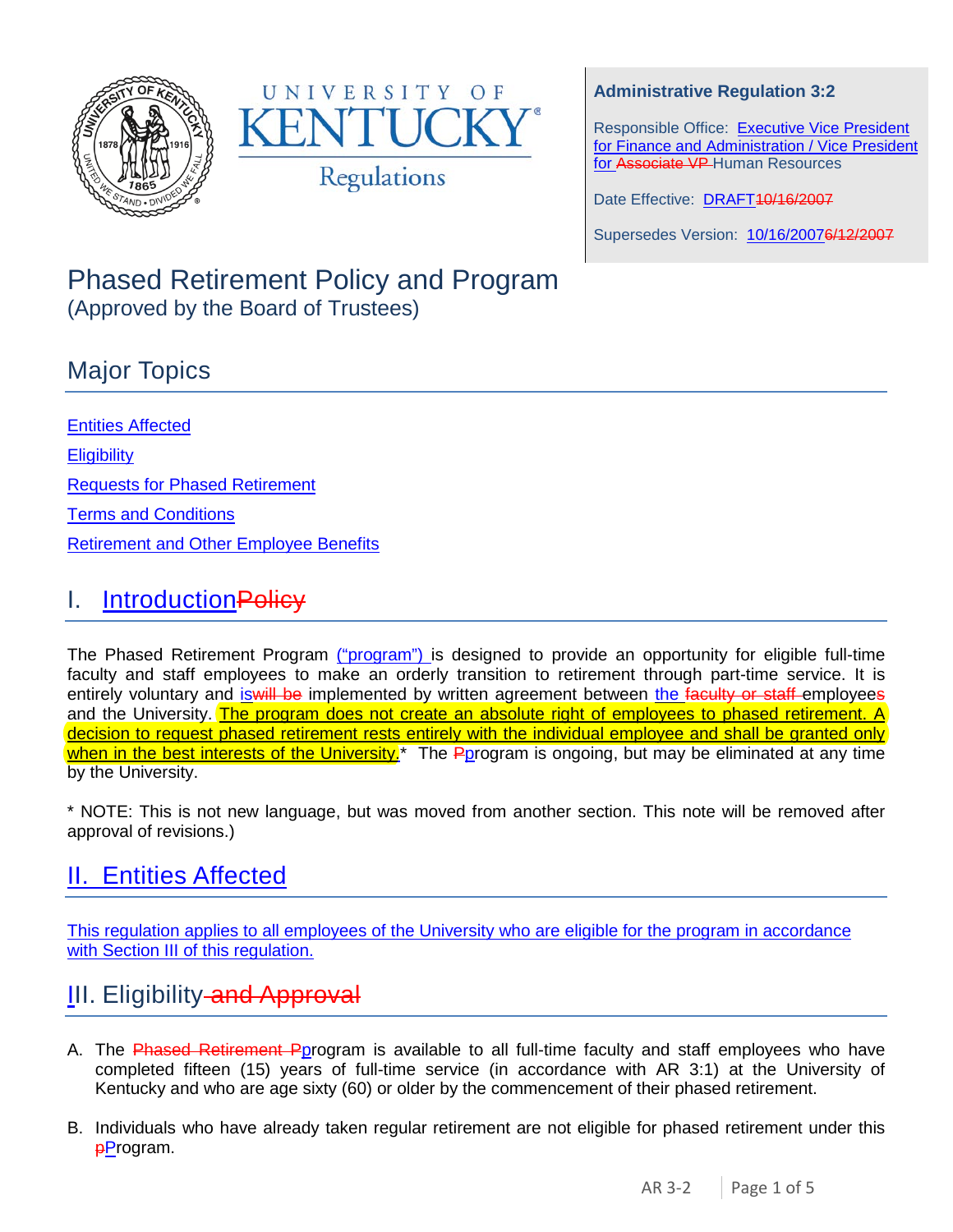- B. A decision to request a phased retirement appointment rests entirely with individual employees. Phased retirement that is requested and approved shall commence on the date agreed upon by the employee and the University and recorded in the written agreement.
- C. The Phased Retirement Program does not create an absolute right of employees to a phased retirement. Phased retirement appointments must be requested by eligible employees but shall be granted only when such appointments are in the best interests of the University.

### **HIV. Requests for Phased Retirement**

#### A. Faculty Requests

- 1. The faculty employee is responsible for confirming eligibility for participation by contacting Human Resources.
- 2. After obtaining verification of eligibility, Aa faculty employee shall submit a written request for a phased retirement appointment to the educational unit administrator outlining the proposed terms and using the Phased Retirement Agreement form (add Hyperlink to form). The request shall be submitted at least six (6) months before the date upon which the phased retirementsuch appointment would become effective unless the affected educational unit administrator and the dean agree to accept a later submission. The request shall include a completed, signed, and notarized phased retirement agreement and its attendant paperwork.
- 32. The educational unit administrator shall review the request and, if necessary, meet with the faculty employee to discuss whether any terms of the proposal should to be modified to ensure that the phased retirement is in the best interests of the University. The educational unit administrator shall make a recommendation to the dean. The dean shall review the request and recommendation of the educational unit administrator and make a recommendation to the Provost. The Provost shall have final approval authority.
- 4. Once all the terms and conditions of the proposed phased retirement are agreed upon, the final Agreement shall be documented using the Phased Retirement Agreement form (add Hyperlink to form). The Agreement is deemed "executed" once all necessary parties have signed the Phased Retirement Agreement form.

#### B. Staff Requests

- 1. The staff employee is responsible for confirming eligibility for participation by contacting Human Resources.
- 2. After obtaining verification of the eligibility, Aa staff employee shall submit a written request for a phased retirement appointment to the supervisor of the administrative unit to which the employee is assigned using the Phased Retirement Agreement form (add Hyperlink to form). The request shall be submitted at least three (3) months before the date upon which the phased retirement such appointment would become effective, unless the affected supervisor and appropriate senior administrator agree to accept a later submission. The request shall include a completed, signed, and notarized phased retirement agreement and its attendant paperwork.
- 32. The supervisor shall review the request and, if necessary, meet with the staff employee to discuss whether any terms of the proposal should to be modified to ensure that the phased retirement is in the best interests of the University. The supervisor shall make a recommendation to the appropriate senior administrator (e.g., vice president or associate vice president). The senior administrator shall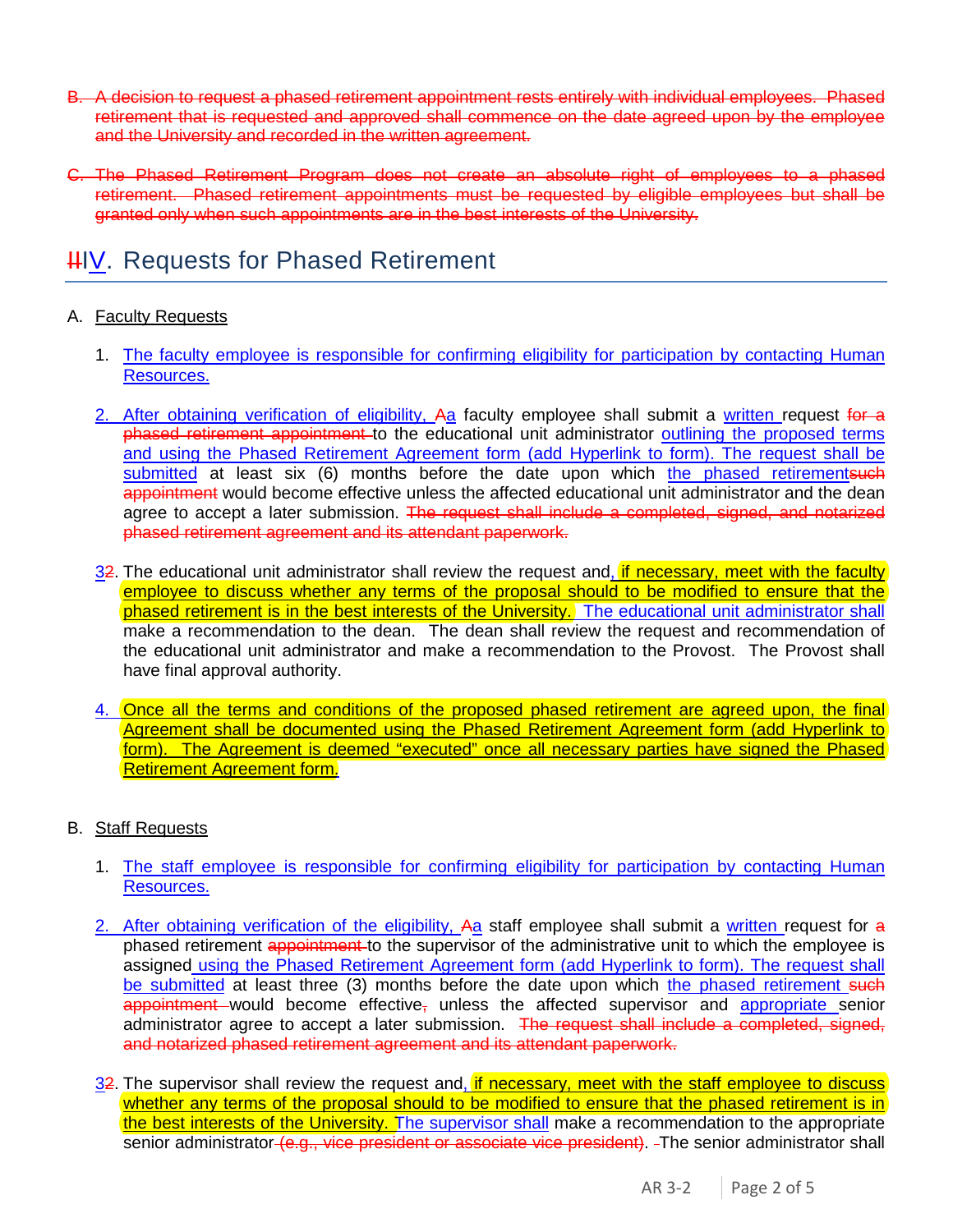review the request and recommendation of the supervisor and make a recommendation to the appropriate vice president, executive vice president, Provost, or President. The executive vice president, Provost, or President shall have final approval authority.

4. Once all the terms and conditions of the proposed phased retirement are agreed upon, the final Agreement shall be documented using the Phased Retirement Agreement form (add Hyperlink to form). The Agreement is deemed "executed" once all necessary parties have signed the Phased Retirement Agreement form.

## <span id="page-2-0"></span>IV. Terms and Conditions

Phased retirement appointments under this Program shall be subject to the following terms and conditions:

A. Phased retirement appointments involves a reduction of employment from full-time to part-time, but normally not less than 50 percent full-time equivalency (FTE) and not greater than 80 percent FTE. The employee's workload and schedule during phased retirement shall be determined by agreement between the employee and unit administrator as determined by the Phased Retirement Agreement. For example, phased retirement may consist of reduced course load, fewer hours per day, or fewer days per week.

Such appointments for faculty employees may consist of full-time work for one-half of a regular appointment period (e.g., full-time work for one semester of an academic year appointment) or half-time work for a full regular appointment period (e.g., half-time work in each of the two semesters of an academic year appointment). Instruction, research, and service assignments under such an appointment shall be determined by agreement between the faculty employee and the educational unit administrator and shall be set forth in detail in the written phased retirement agreement. Phased retirement appointments for staff employees shall normally consist of no less than 50 percent FTE throughout the fiscal year or duration of the agreement.

- B. The salary of an employee on a phased retirement appointment shall be reduced proportional to the reduction in FTEby 50 percent from the salary such employee would have received but for the election of phased retirement under this program. Employees participating in the program electing phased retirement appointments shall not be eligible for promotion or proportional merit-salary increases during the period of their phased retirement-program.
- C. Phased retirement under this program shall not exceed five (5) years in duration.
- D. Employees who request and receive are approved for participation in the program phased retirement appointments shall agree in writing to accept full retirement from the University no later than the end of the phased retirement period as determined by the Phased Retirement Agreementfive (5) years after the commencement of reduced employment under this program. The agreement to enter into phased retirement and to retire at the end of the reduced employment period is irrevocable once the Phased Retirement Agreement is executed; however, the percentage of FTE reduction or work schedule during the phased retirement period may be amended by mutual agreement of the employee and unit administrator.
- E. except that nNothing in this regulation shall preclude employees from electing regular retirement from the University at any point in time during the phased retirement period (even though such employees may have executed an agreement requiring retirement at some point in the future). Nothing in this regulation shall preclude a post-retirement appointment of an individual following phased retirement and regular retirementwho has elected phased retirement under this Program.
- FD. Faculty employees participating in the programon phased retirement appointments shall have the same academic freedoms as other faculty and shall be held to the same professional standards responsibilities as other full-time faculty employees.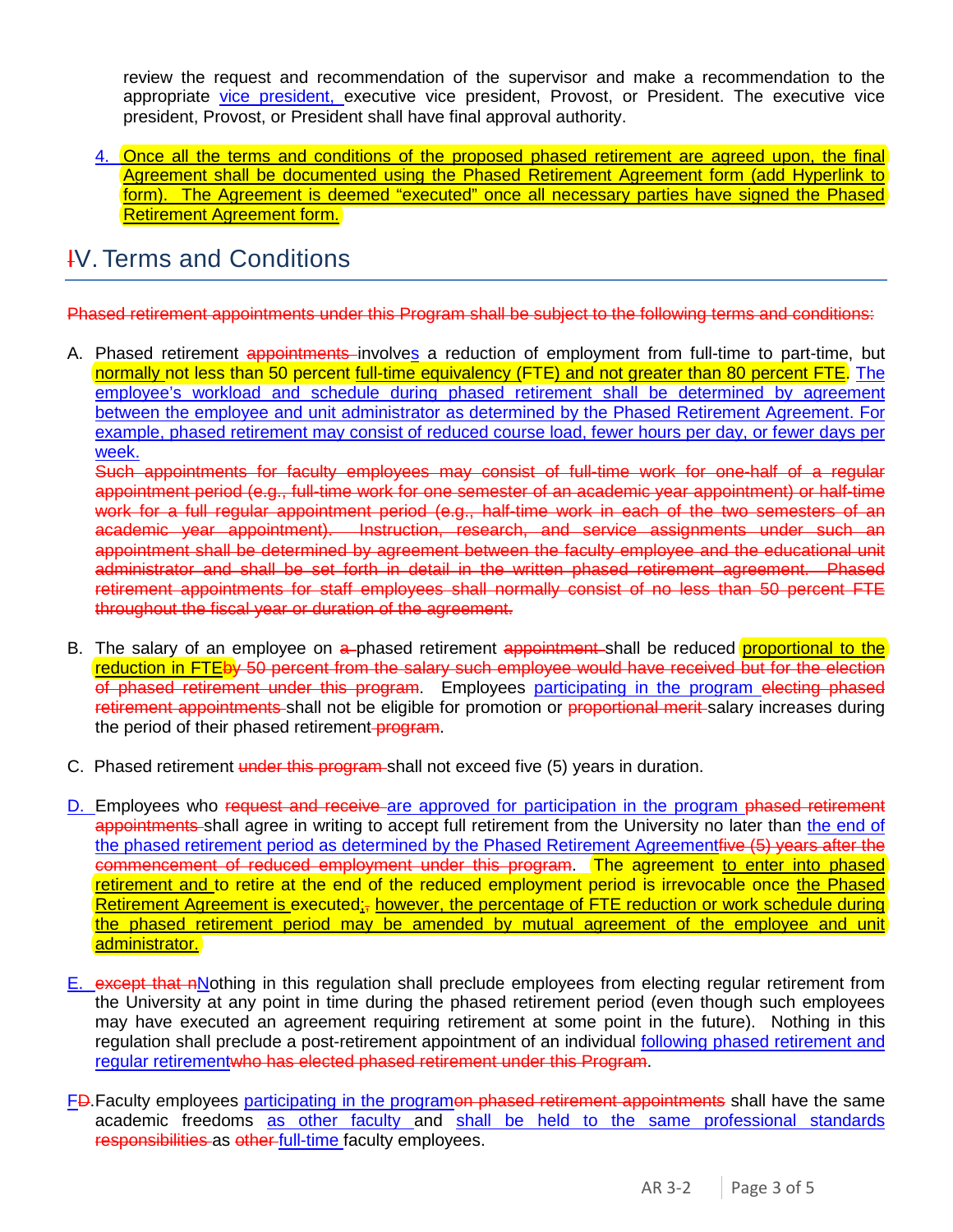G. Faculty and staff employees participating in the programon phased retirement appointments are subject to all University regulations and policies and will have access to all grievance and appeal procedures available to other employees.

### <span id="page-3-0"></span>VI. Retirement and Other Employee Benefits

#### A. Retirement Contributions

The University's and employee contributions to University retirement plans for an employee on phased retirement appointment, and the employee's contributions as well, shall be based upon their employee's actual (i.e., reduced) salaries during the period of reduced employment. Employees participating in the electing the Phased Retirement Pprogram may access their retirement plan funds, without separating from the University, after the effective start date of initiating their phased retirement participation in this program.

#### B. Disability Benefits

The calculation of disability benefits for an employee on a phased retirement appointment shall be based on the equivalent of the employee's full-time salary at the onsetprior to entering the program-of the phased retirement appointment.

#### C. Life Insurance and Accidental Death & Dismemberment (AD&D)

The calculation of policy coverage for basic or optional life insurance and basic AD&D coverage shall be based on the equivalent of the employee's full-time salary prior to entering the program.

#### DG. Vacation and Other Leave

The vacation and other leave for an employee on phased retirement shall be reduced proportional to the reduction in FTE. Faculty employees on phased retirement appointments are entitled to fifty percent (50%) of the paid vacation leave to which they would have been entitled had they not elected phased retirement under this Program. Staff members shall accrue temporary disability leave and vacation leave in proportion to their reduced full-time equivalency (FTE).

#### ED. Other Benefits

In all other respects, employees participating in the program on phased retirement appointment shall be are entitled to the employee benefits normally offered to regular full-time employees. Employee privileges, such as parking and reduced-cost athletic tickets, shall will be made available to employees participating in the programon phased retirement appointments as if they were on regular full-time employeesappointments. Requests for travel expenses and support services for employees in the program on phased retirement appointments shall be considered and evaluated under normal processes. An employee's use and occupancy of office or lab space shall not be adversely affected during the phased retirement periodby electing to accept a phased retirement appointment.

### **VI.** References and Related Materials

KRS 164.220, Appointment, salaries and retirement benefits of university personnel

GR II, Governance of the University (Board of Trustees)

#### AR 3:1, University of Kentucky Retirement Plans